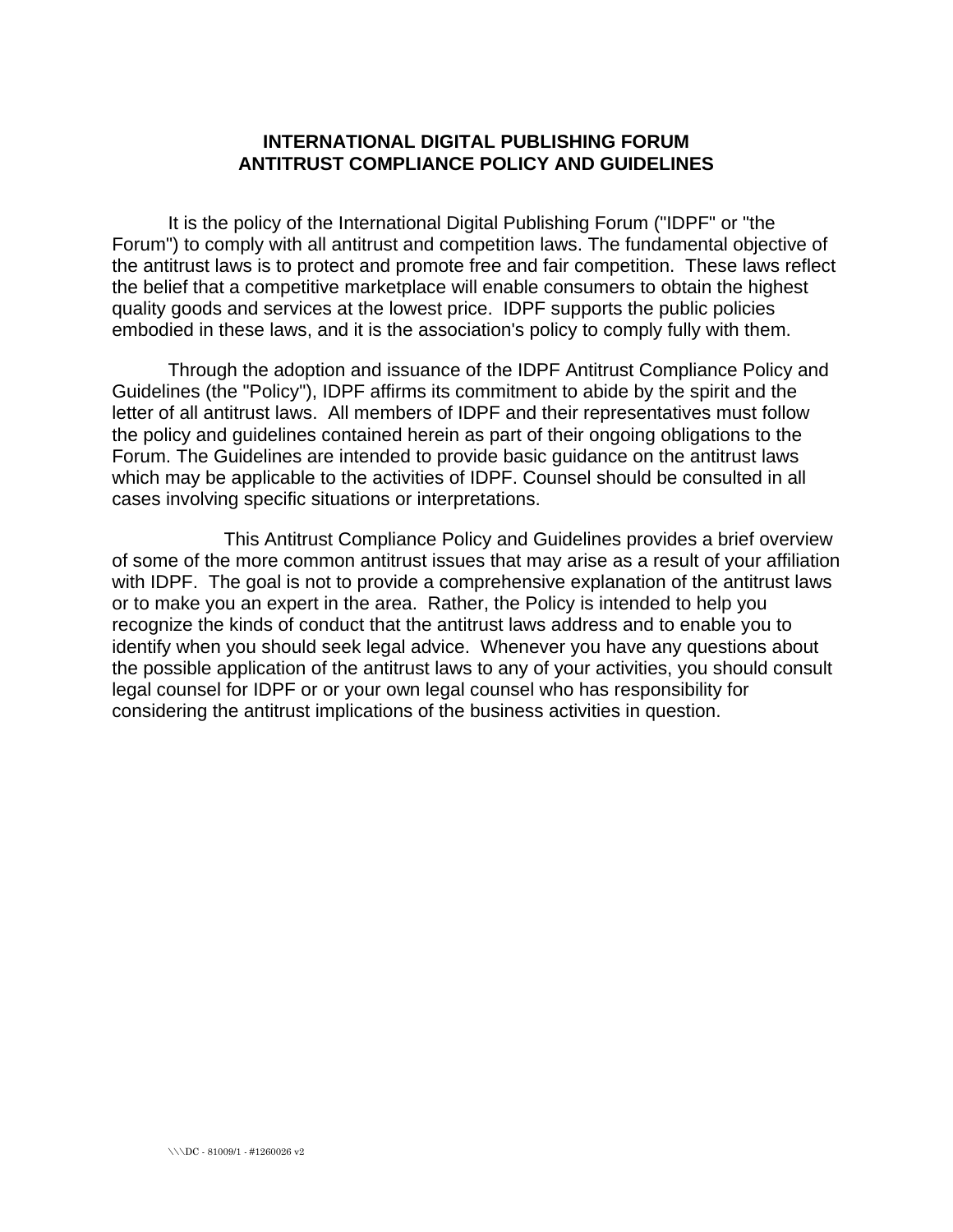# **I. Overview of the Antitrust Laws**

 The antitrust laws are based on the fundamental assumption that a competitive process will increase the supply and reduce the price of goods and services. These laws therefore prohibit conduct that will unreasonably restrain competition or restrict the freedom of action of businesses in their respective operations. The procompetitive purposes of standard-setting bodies have long been recognized. Still, because Forums such as IDPF gather competitors together, they are susceptible to certain antitrust pitfalls, and thus frequently are scrutinized by antitrust agencies. As such, IDPF must operate with heightened sensitivity to antitrust laws.

**Sherman Act, § 1**. The most important antitrust law applicable to IDPF is Section 1 of the federal Sherman Act, which prohibits "[e]very contract, combination in the form of trust or otherwise, or conspiracy, in restraint of trade." Although this prohibition might seem to encompass almost every business transaction, the courts and antitrust agencies have interpreted it so that only restraints that are "unreasonable" are forbidden. Some agreements by competitors are deemed so harmful and facially unreasonable that they are considered *per se* illegal. This means that they cannot be justified by arguments about the reasonableness of the prices charged or the need to avoid chaos in the marketplace. These generally include agreements among competitors to fix prices, to reduce price competition by allocating customers, territories or markets, certain "tie-in" sales, and some forms of boycotts. The government may prosecute violations of Section 1 criminally or civilly. Violations of Section 1 are also frequently the subject of private civil damage suits.

**Section 5 of the Federal Trade Commission Act**. Another law that frequently is applied to the conduct of trade associations and standard-setting bodies is Section 5 of the Federal Trade Commission Act. Section 5 prohibits "unfair methods of competition in or affecting commerce and unfair or deceptive acts or practices in or affecting commerce." The provisions of the FTC Act can be applied to a company acting alone (unlike Section 1 of the Sherman Act) and are written more broadly than the provision of the Sherman Act.

**State Laws.** It is also important to recognize that state antitrust laws may be applicable to certain IDPF activities. These laws generally parallel the provisions of federal antitrust law. Because these Guidelines cannot catalog each state law, appropriate counsel should be consulted if any questions arise as to the propriety of actions conducted in a particular state.

## **A. Agreements among Competitors ("Horizontal Agreements")**

**What is an agreement?** It is not necessary for an agreement to be formal or memorialized in writing for it to constitute an antitrust violation. A court may find there has been an illegal "agreement" under the antitrust laws even though there is no written contract, no "handshake," and no words that indicate an explicit agreement. An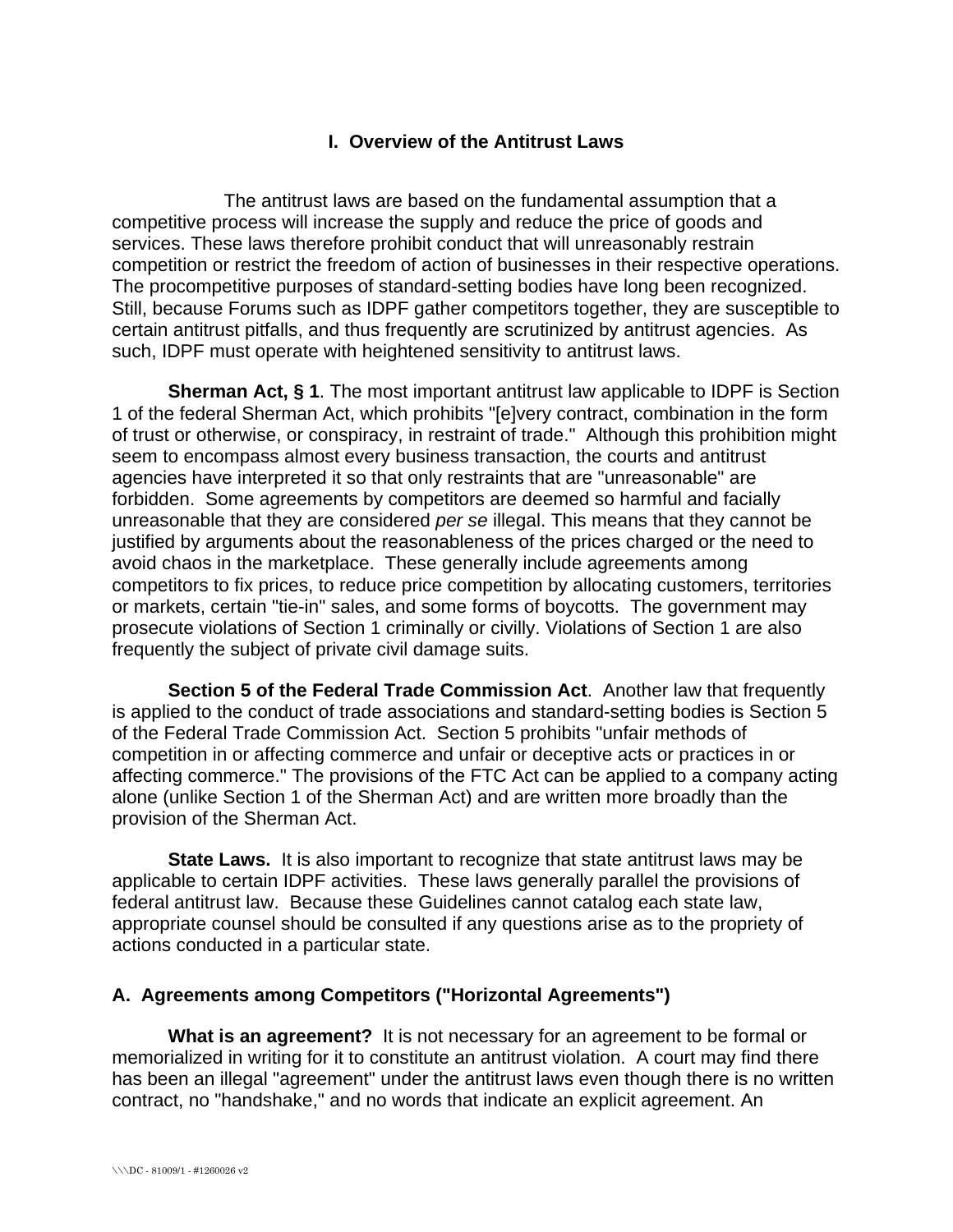agreement may include informal, unwritten, and even unspoken agreements or understandings. In addition, illegal agreements can be established by circumstantial evidence, such as a pattern of conduct or mere presence at a meeting at which illegal agreements were made.

In fact, competitors may be accused of making illegal agreements even though there are no direct communications at all. If, for example, a price increase is announced well in advance of the effective date, it may sometimes be argued that the announcement was a "signal" to competitors that invited an agreement to take similar action.

From a practical standpoint, IDPF members should focus their concern on the following antitrust violations that may arise pursuant to competitor agreements:

**Price Fixing**. It is not always easy to recognize what is and what is not price fixing. Any agreement among competitors to raise, lower or stabilize prices is unlawful, even if the agreed-upon price is reasonable, and even if the agreement is never put into effect. Details like credit terms, discounts, and warranties are an element of price. Competitors may be charged with illegal price fixing if they discuss general pricing ranges or policies because these discussions may have an impact on actual price quotations.

**Market Allocation**. Agreements among actual or potential competitors to allocate customer, territories, or lines of business also are usually serious antitrust violations because they reduce or eliminate price competition. Thus, it is illegal for two competitors to agree that one of them will not sell in a particular territory or to a particular customer that they both can presently serve. Similarly, it is unlawful for them to agree on the type of services or products that they will offer to customers.

It may not be an illegal allocation, however, if these limitations are contained in intellectual property licensing agreements because such licensing arrangements may be more pro-competitive than an alternative scenario in which no licenses are granted at all. Similarly, allocation of customer, territory, or line of business responsibilities in connection with a joint venture among actual or potential competitors may also be permissible because that division of roles is reasonably necessary for the joint venture to achieve efficiencies or produce better products and services that benefit consumers. Legal advice is needed in these situations.

 **Group Boycotts**. A collective refusal by otherwise competing companies to deal with some third party, sometimes called a "group boycott," raises serious antitrust concerns. It is dangerous for one company to agree with another company that neither one will do business with a particular supplier or customer, or that they will do business only with certain suppliers or customers or only on certain terms and conditions.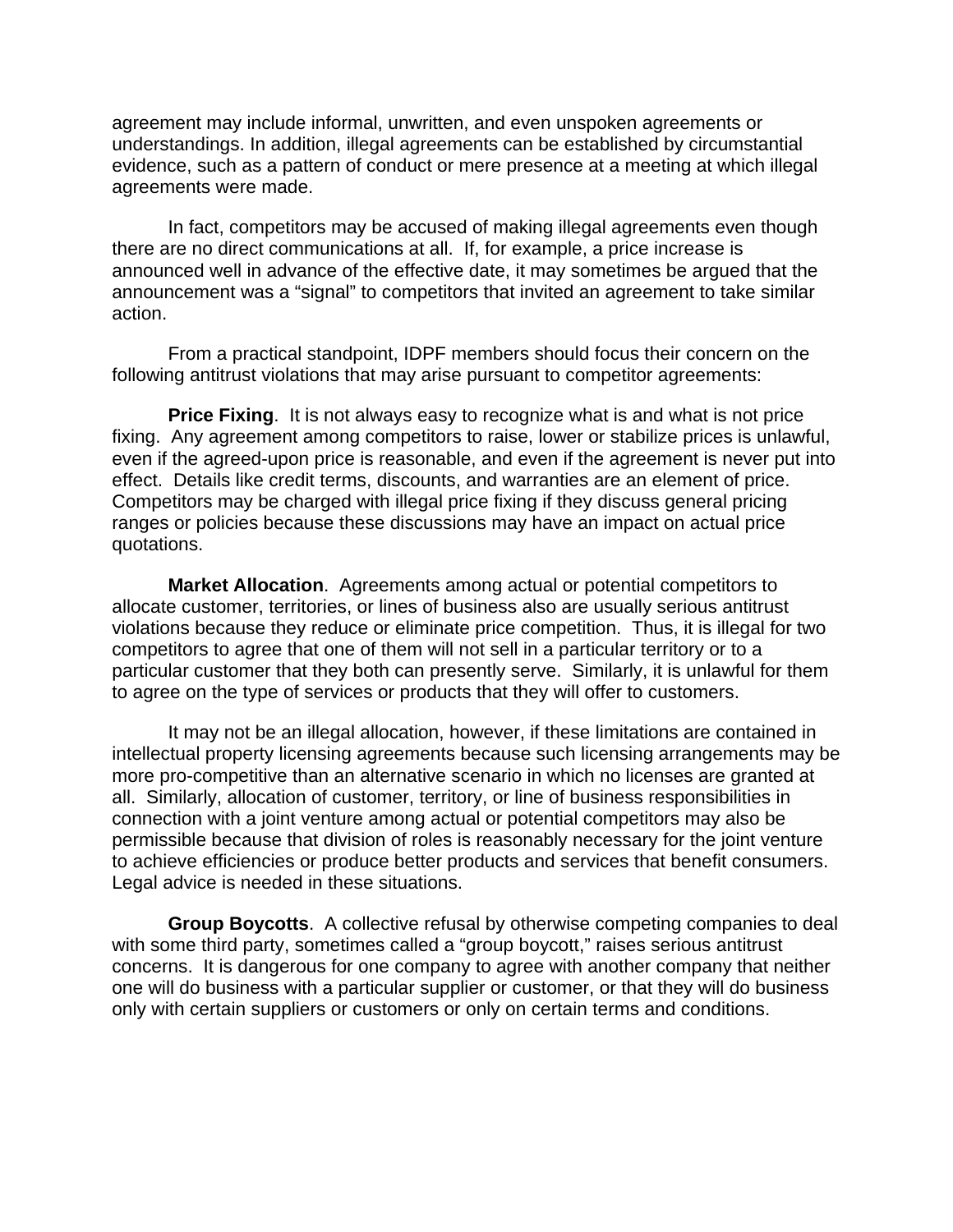### **B. Agreements between Suppliers and Customers ("Vertical" Agreements)**

Agreements with suppliers and customers (other than those relating to resale prices) usually are legal unless some anticompetitive effect can be demonstrated. Moreover, these agreements can often be justified on the ground that they are reasonable. Such agreements are also far more likely to be embodied in specific written contracts, rather than inferred from discussions, so there is less risk that ambiguous conduct will be misunderstood.

The following kinds of "vertical" agreements are most likely to raise legal questions, and therefore prior consultation with IDPF counsel or your counsel is essential.

**Exclusive dealing or requirements contracts**. A contract may provide that one company will deal exclusively with a specific seller or buyer. These agreements may preclude the supplier's competitors from participation in the business under contract. The legality of these arrangements depends on a variety of factors. In general, a contract for a short period of time, such as one year or less, does not raise antitrust concerns. Longer contracts may raise problems depending on the market shares involved and the business justification.

**Preferential treatment**. The sale of the same goods to different customers at different prices raises a legal question, as do agreements to favor certain customers in promotional programs. There may be available justifications, but advice is required because there are a lot of technical distinctions.

It is usually safe to enter into a "most-favored-nation" contract, which guarantees that no other customer will be treated more favorably than the contracting customer. On the other hand, there can be a problem if a contract guarantees that the contracting customer will get better treatment than anyone else.

**Tying arrangements and reciprocity**. There may be a problem when a company attempts to extend whatever power it may possess in some segments of its business (the "tying" products) into other segments of its business (the "tied" products).

On the other hand, it is not illegal to package the sale of goods or services at a particularly favorable price — so long as the customer has the realistic choice of purchasing the individual goods or services separately.

Reciprocity differs from tying in that the seller of one product or service is the buyer of the other. The difference between illegal reciprocity and legal commercial relationships is difficult and legal advice is necessary.

 **Resale price restrictions**. Unlike other "vertical" contracts, agreements with customers on the prices that they will charge to their customers are almost invariably illegal. Even agreements which appear to place a ceiling on resale prices can raise serious antitrust questions.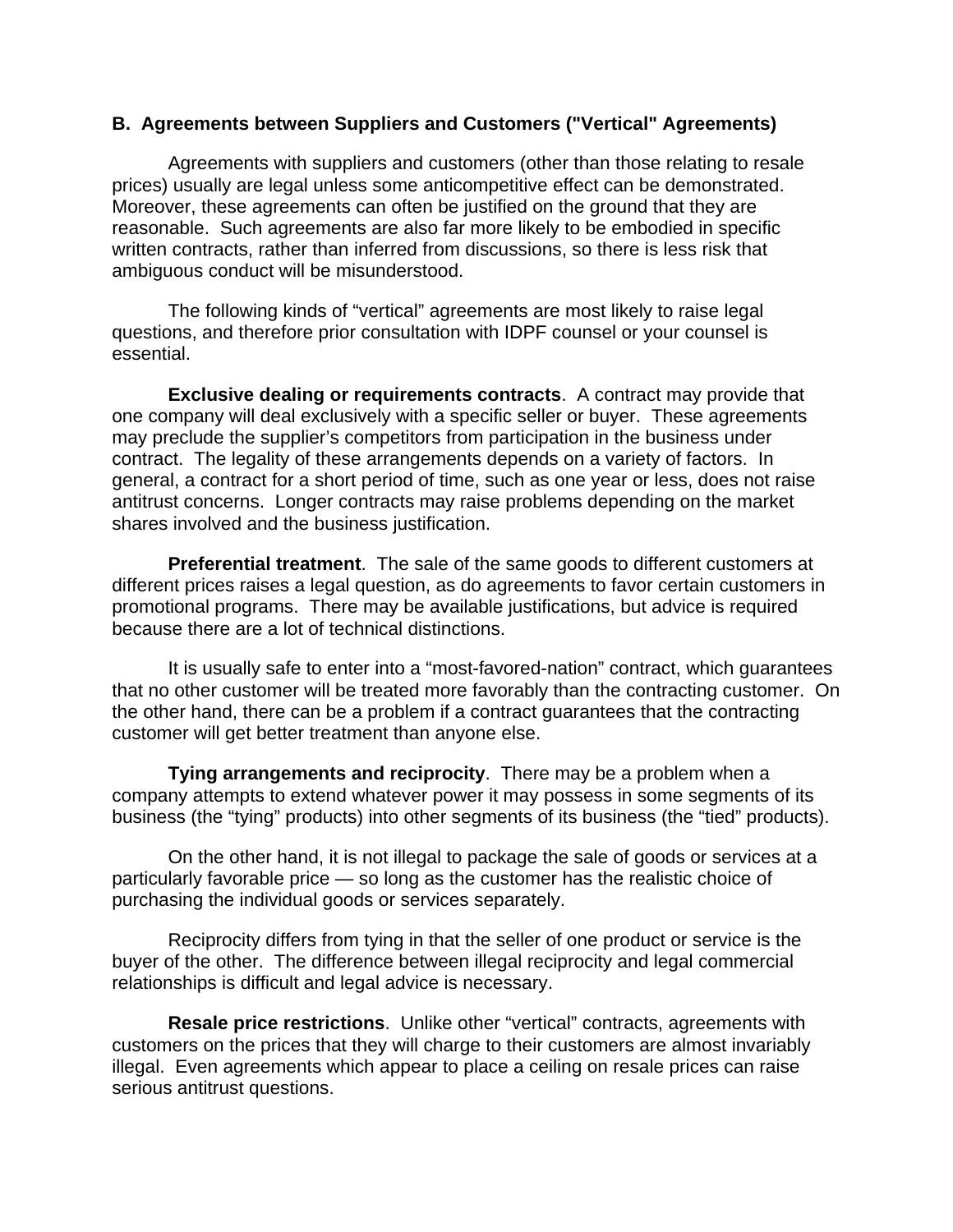# **II. Standards Setting**

The development of standards can promote competition and economic efficiency by disseminating product information and by eliminating unnecessary and confusing variations in products. As a result, joint standards development activity is normally subject to treatment under the antitrust laws that focuses on whether or not the activity is reasonably necessary to achieve legitimate procompetitive ends, and, if so, whether the benefits of the standard outweigh the costs. The benefits of standard setting are considerable, and the vast majority of standard development activities, when conducted properly, have little, if any antitrust risk. Antitrust problems can arise, however, in both the development of a standard as well as the enforcement of that standard.

The legality of activities of IDPF and its members is determined by the application of the same legal standards used to determine the legality of activities of other groups of persons or firms. Special problems may arise, however, from the fact that a standard-setting Forum such as IDPF is, almost by definition, a combination of competitors or potential competitors. Antitrust problems may arise in several situations, such as in the following illustrative examples:

- When Forum members misuse the Forum to facilitate agreements that restrain trade such as when product standardization has the effect of stabilizing prices;
- When a Forum member fails to disclose intellectual property rights in the standards adopted and then seeks to assert its rights against those who adopt the standard;
- When a standards-setting organization adopts a specification that non-members are not able to meet, and that gives the members of the standards development group a competitive advantage in manufacturing or marketing; and
- When the Forum's rules and procedures are used to unreasonably exclude some competitors.

## **III. Antitrust Guidelines**

 Any implication of collusion arising out of IDPF activities must be avoided at all costs. Some ways to do this are to avoid specific discussion of prices or any of the elements of pricing, such as pricing policies, discounts, warranties or guarantees, terms or condition of sale, credit, shipping, or commercial liabilities. Discussion of general elements of prices, such as saying that including something may be too expensive or that the benefits may outweigh the costs, is allowable. Above all, do not exclude or control competition. All parties have a right to be heard under the principle of openness.

In order to minimize the antitrust risks associated with standards setting activities, the following guidelines should be followed regarding both the development and adoption of a standard as well as the promulgation of that standard: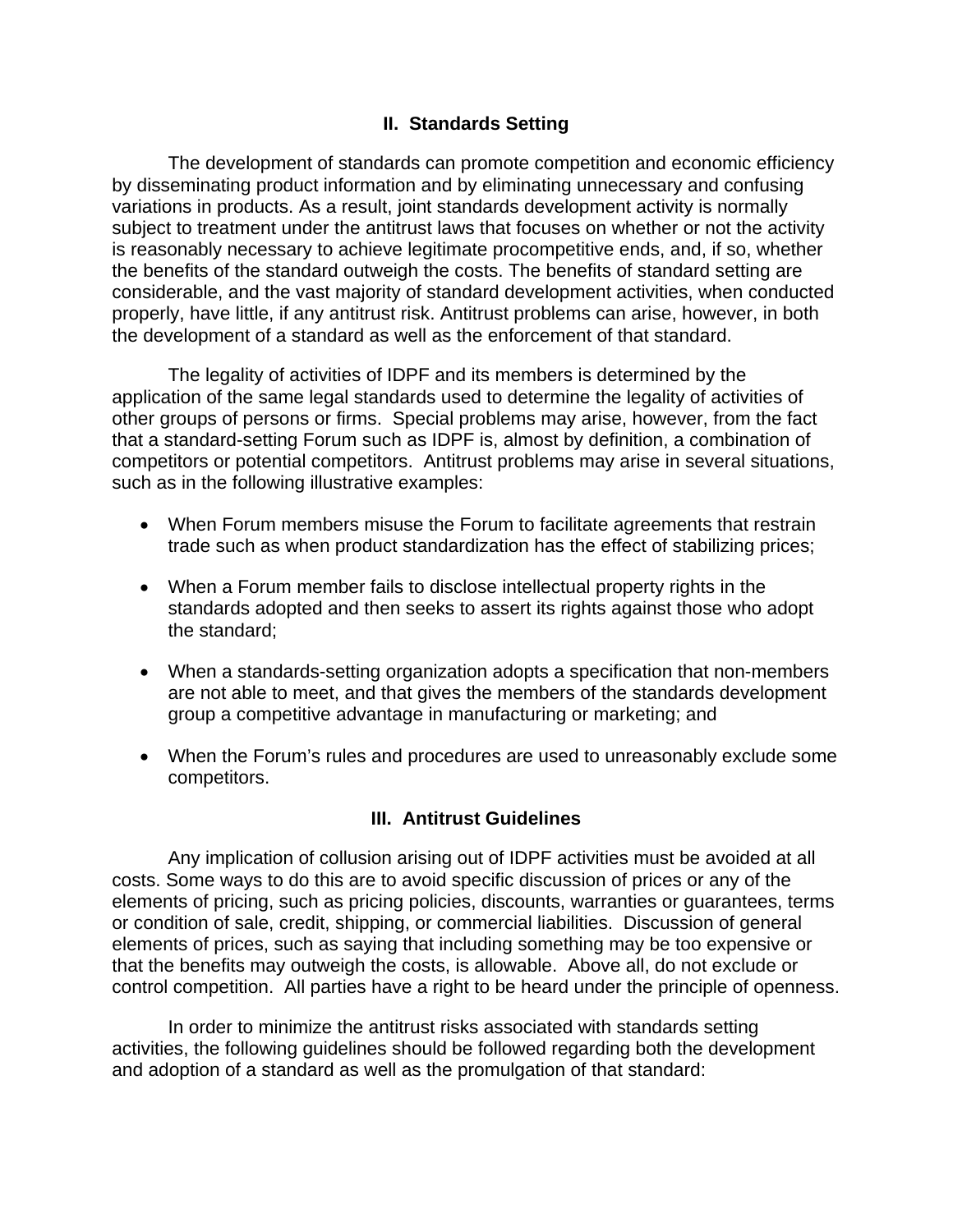- 1. Discussions in all IDPF related meetings, including Board and Working Group meetings, should relate solely to the legitimate purposes of IDPF. Care should be taken to avoid even the appearance of discussing competitively sensitive information, as such discussions may lead to the inference of an illegal agreement on prohibited topics. To this end, there should be no discussion, communication or other exchange between members of IDPF and/or their representatives regarding any of the following categories of information:
	- Prices or pricing strategy. This requirement is to be interpreted broadly, to include, for example, current or projected prices; price levels; pricing procedures or formulas; price changes or differentials; markups; discounts; allowances; terms and conditions of sale, including credit terms, warranty provisions, etc.; or other information that might comprise an element of a product's price, including profits, margins or cost data.
	- Production levels, production capacity, or product inventories;
	- Plans pertaining to the development, production, distribution, marketing, or introduction dates of particular products, including proposed marketing territories and potential customers;
	- Terms on which any IDPF members will or will not deal with particular competitors, suppliers, distributors, or customers;
	- Current or projected cost of procurement, development, or the manufacture of any product
	- Allocation of customers, markets or territories.
	- Non-public information regarding market shares.
- 2. All specifications and standards established by the IDPF shall be voluntary. Members should not discuss, exchange information, or enter into agreements that prohibit or restrict any member from establishing or deploying any other specifications. Members of IDPF will not be required to adopt any specification developed by the Forum. No efforts will be undertaken that are intended to prevent the manufacture, sale, or supply of any product or services not conforming to an adopted specification.
- 3. IDPF membership should be available to all interested hardware and software companies, publishers, authors and users of electronic books and related organizations on reasonable terms. No applicant for membership, who otherwise meets the qualifications set forth in the Bylaws of the IDPF, should be rejected for any anti-competitive purpose or solely for the purpose of denying such applicant the benefits of membership.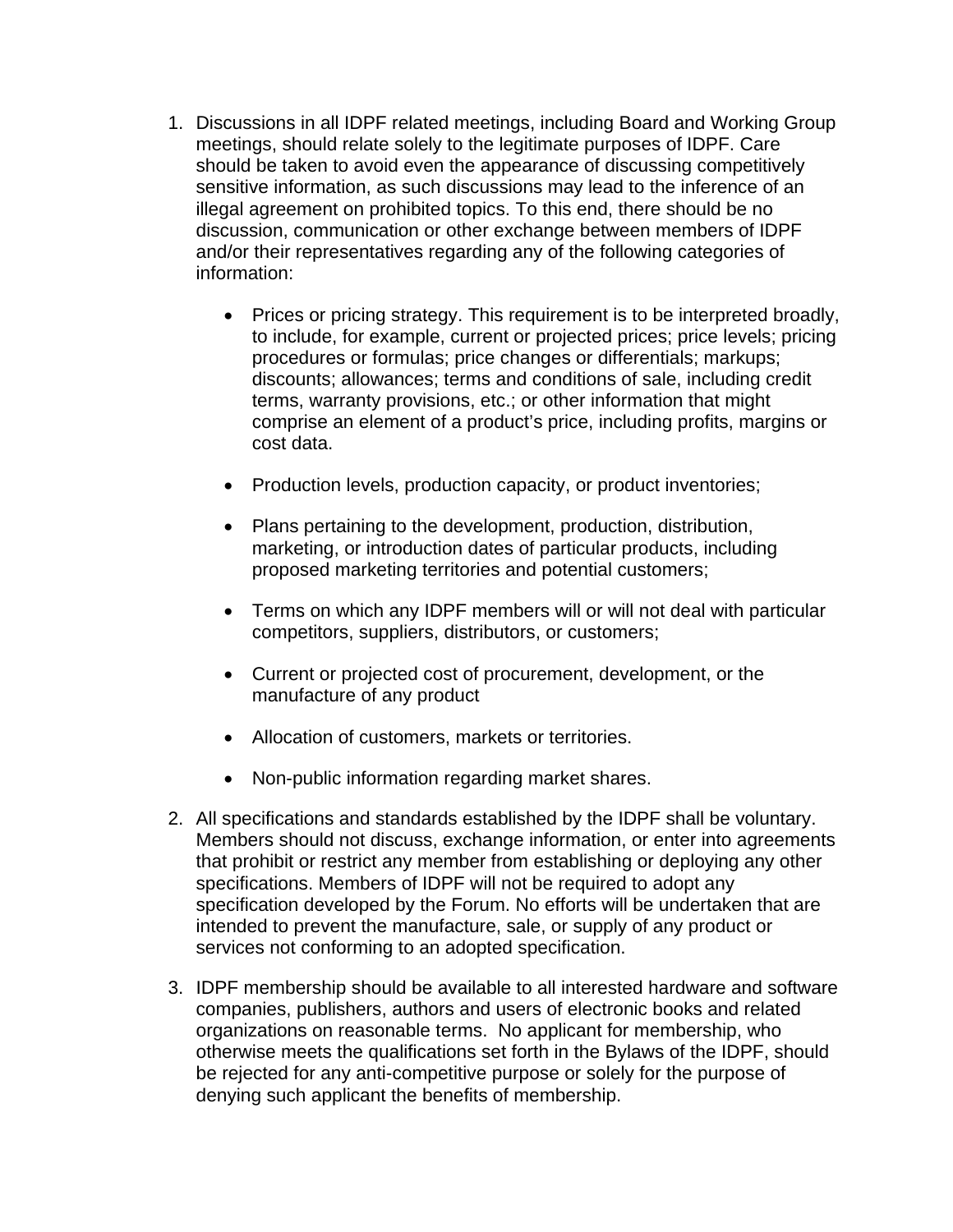- 4. Interested parties who potentially may be affected by the adoption of a standard (including companies that do not belong to IDPF) shall be permitted [to comment on the development of any standards, through procedures established in IDPF's policies and procedures.] IDPF will endeavor to ensure that all potential competitors that may be affected by a proposed action be given the opportunity to participate in the development process.
- 5. All specifications should be based and selected on their quality, technological attributes and ability to address the need to establish the desired electronic book systems, applications and products that will benefit creators of content, makers of reading systems and consumers.
- 6. IDPF should limit its proposals and evaluations to matters that facilitate the quality development, production and adoption of electronic books and their interoperability with related systems. IDPF should not seek to promote standardization of sale, license or other commercial terms.
- 7. Special care should be taken to ensure that no IDPF meeting is used as a means of violating the terms of this Policy. Accordingly, the following practices should be followed:
	- All meetings should follow a written agenda. If potential antitrust questions are raised by an agenda item, such item will be reviewed in advance by counsel.
	- The Board Secretary should prepare minutes promptly after the meeting, summarizing all matters discussed. Only minutes approved by the Board and/or counsel should be distributed (even in preliminary form) and only minutes as approved need be retained. The purpose of this is to avoid the preservation of misstatements and ambiguities that may create misperceptions of the meeting. All Board minutes will be made available to IDPF Members on a timely basis.
	- Informal meetings should not be held and informal discussions should comply with the standards of this Policy.
- 8. Members shall not discuss the degree to which members will or will not do business with firms that do not participate in IDPF.
- 9. Any information, materials, or reports of IDPF available for the use of its members should be made available to non-members on reasonable terms when non-availability of those materials imposes a significant economic disadvantage or cost to nonmembers that significantly limits their ability to compete against IDPF members. Once a specification is adopted, it should be made available to members and non-members on payment of reasonable fees. In addition, related manuals and services necessary to implement the specification should also be made available.